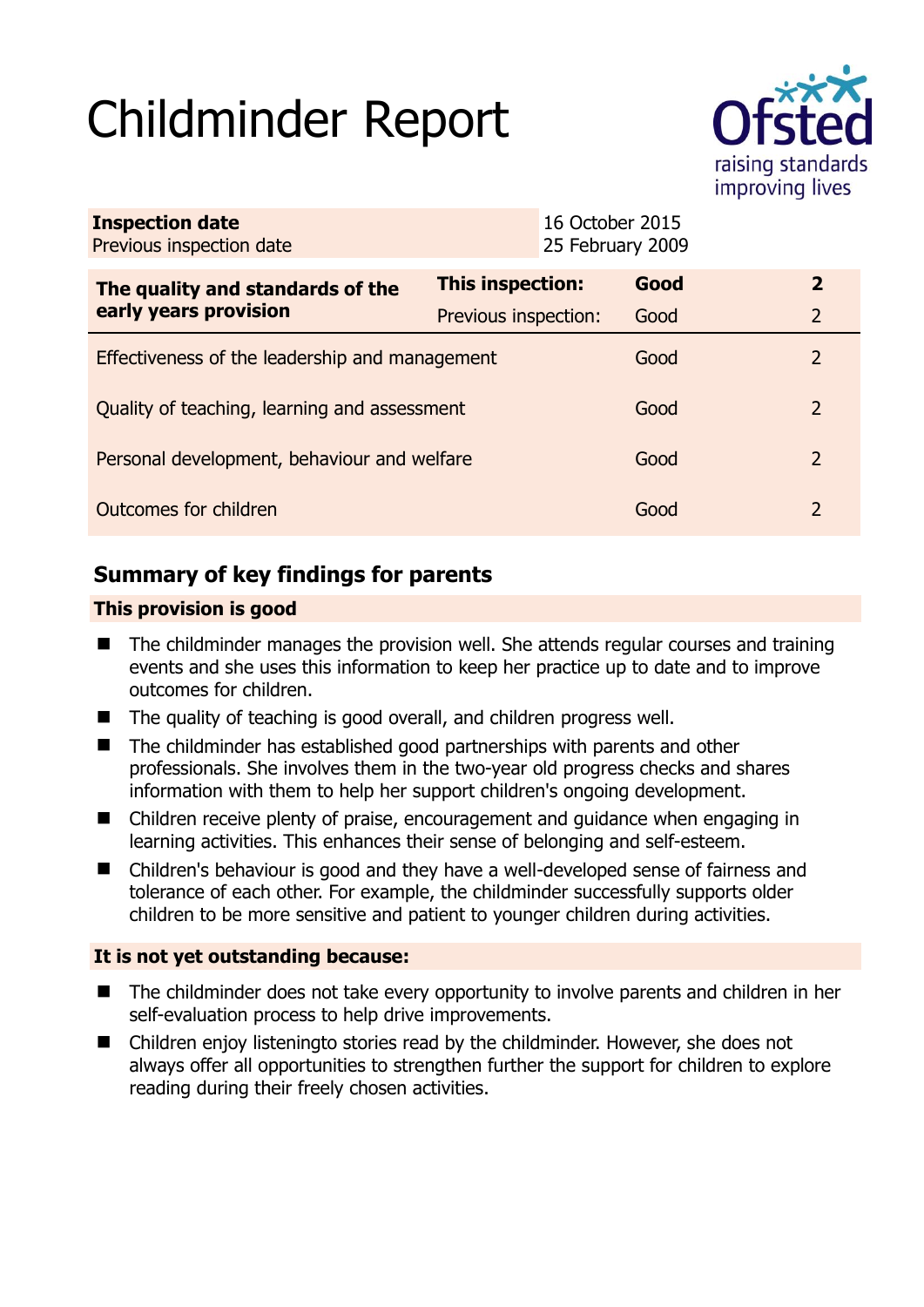## **What the setting needs to do to improve further**

#### **To further improve the quality of the early years provision the provider should:**

- extend the opportunities for parents and children to be involved in self- evaluation to gather their views and help drive improvement
- $\blacksquare$  strengthen the support for children to explore reading.

#### **Inspection activities**

- The inspector observed activities in the indoor areas used for childminding.
- The inspector carried out joint observations with the childminder.
- The inspector looked at children's records, evidence of suitability and a range of other documentation, including safeguarding procedures.
- The inspector received written parental feedback and considered their views.

#### **Inspector**

Victoria Forbes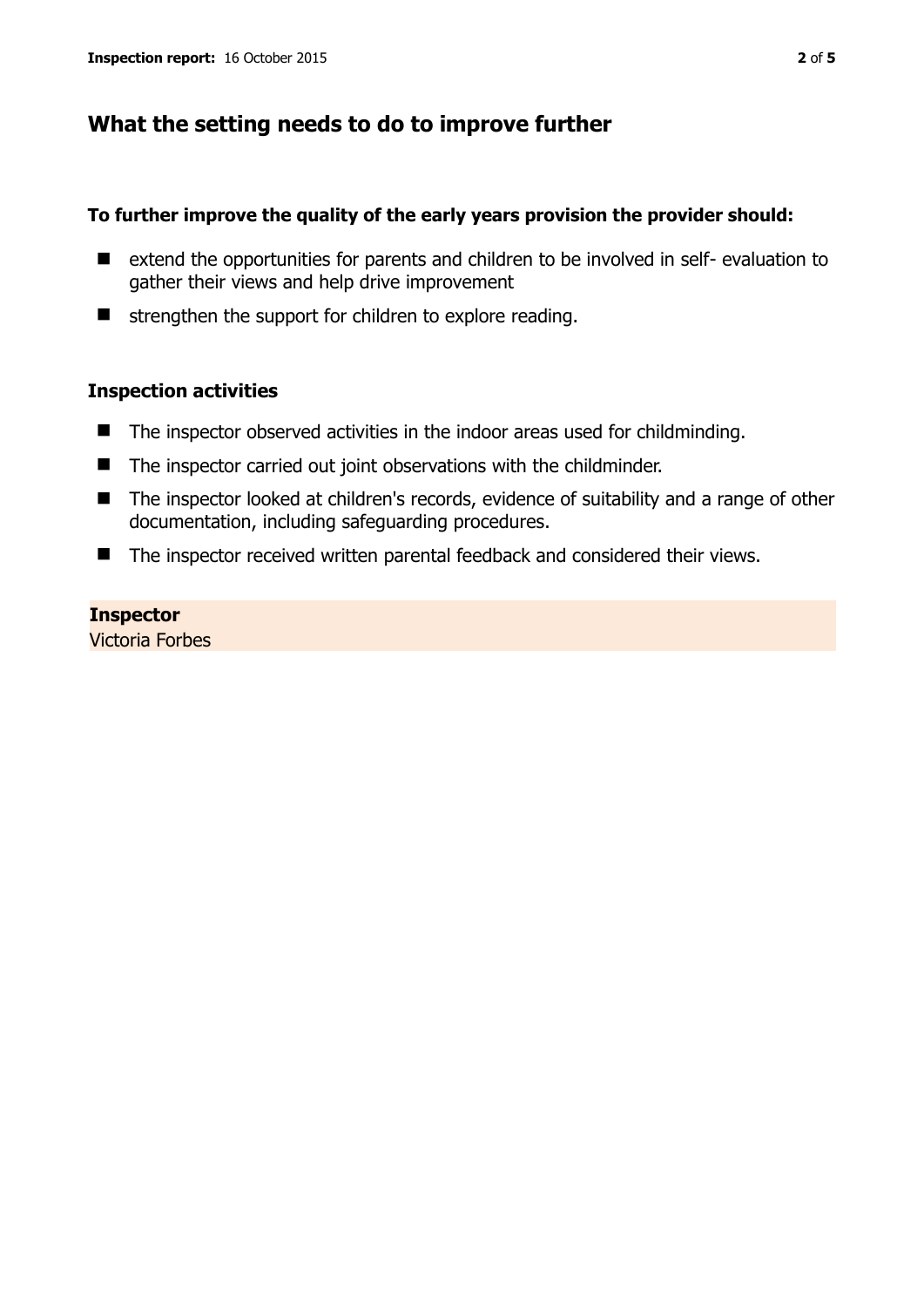## **Inspection findings**

#### **Effectiveness of the leadership and management is good**

Safeguarding is effective. The childminder has a good awareness of the procedures to follow if she has any concerns about the safety of children. She has a range of precautions to keep children safe. For example, she conducts risk assessments for each type of outing to identify and address any potential risks. The childminder is proactive in seeking out a range of training courses to enhance her good practice. For example, she has attended recent training on changes to safeguarding regulations and ways to improve her monitoring and assessment skills. This has enhanced her awareness and practice of how to keep children safe and to identify where children are in their learning. The childminder maintains positive and professional partnerships with parents. Written statements from parents say that the childminder has 'fabulous professional practice' and takes good care for their children.

#### **Quality of teaching, learning and assessment is good**

The childminder is knowledgeable about children's developmental needs and plans well for these. She skilfully builds on children's interests during activities to extend their learning. For example, during the inspection she read to the children, discussed the ducklings in the story and encouraged the children to count how many there were. This provided children with good opportunities to develop their mathematical, language and communication skills as well as their knowledge and understanding of the world. The childminder provides a diverse range of good-quality books, activities and play resources to promote children's learning. Regular one-to-one support means that children are given time and the attention to enjoy their learning and develop their confidence to explore independently.

#### **Personal development, behaviour and welfare are good**

Children are happy and form warm, secure attachments with the childminder. She provides a safe environment where children settle quickly and feel valued. For example, when children become upset, the childminder quickly comforts them and they are responsive and calm down. This helps to support their emotional well-being. The childminder provides a welcoming environment for all children and their families. This enhances their sense of belonging and self-esteem. Children's behaviour is managed in a positive way. The childminder is attentive, offers praise, explanations and acts as a good role model.

#### **Outcomes for children are good**

Children make good progress in their learning. They are confident, motivated and are prepared well for their future learning.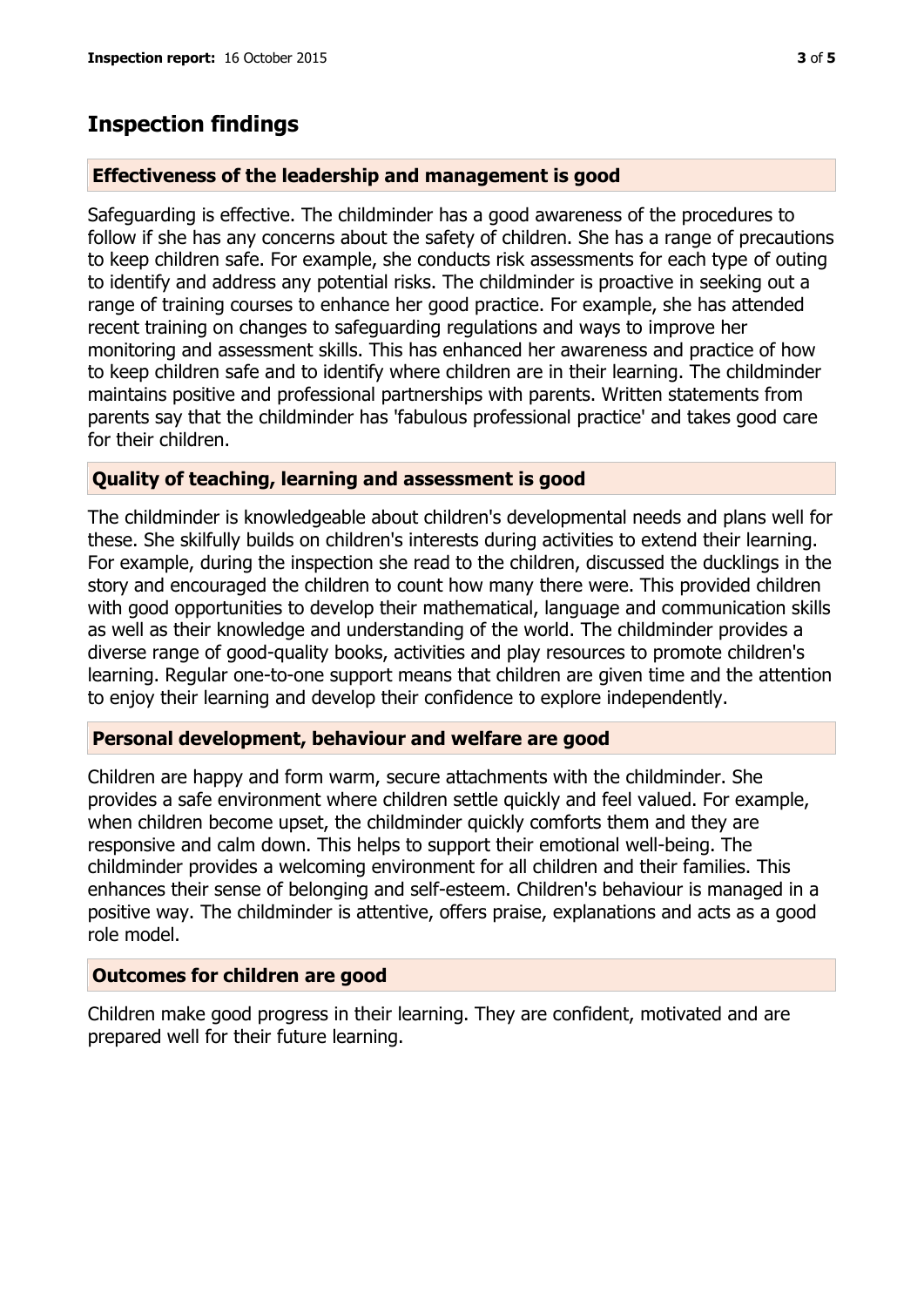## **Setting details**

| Unique reference number            | EY294487         |
|------------------------------------|------------------|
| <b>Local authority</b>             | Wandsworth       |
| <b>Inspection number</b>           | 837610           |
| <b>Type of provision</b>           | Childminder      |
| Day care type                      | Childminder      |
| <b>Age range of children</b>       | $0 - 8$          |
| <b>Total number of places</b>      | 4                |
| Number of children on roll         | 4                |
| <b>Name of provider</b>            |                  |
| <b>Date of previous inspection</b> | 25 February 2009 |
| <b>Telephone number</b>            |                  |

The childminder registered in 2004. She lives in the London Borough of Wandsworth. The childminder operates Monday and Friday from 8am to 2pm, and Tuesday and Thursday from 7am to 6pm, throughout most of the year. The childminder holds a relevant qualification at level 3.

This inspection was carried out by Ofsted under sections 49 and 50 of the Childcare Act 2006 on the quality and standards of provision that is registered on the Early Years Register. The registered person must ensure that this provision complies with the statutory framework for children's learning, development and care, known as the Early Years Foundation Stage.

Any complaints about the inspection or the report should be made following the procedures set out in the guidance 'Complaints procedure: raising concerns and making complaints about Ofsted', which is available from Ofsted's website: www.gov.uk/government/organisations/ofsted. If you would like Ofsted to send you a copy of the guidance, please telephone 0300 123 4234, or email enquiries@ofsted.gov.uk.